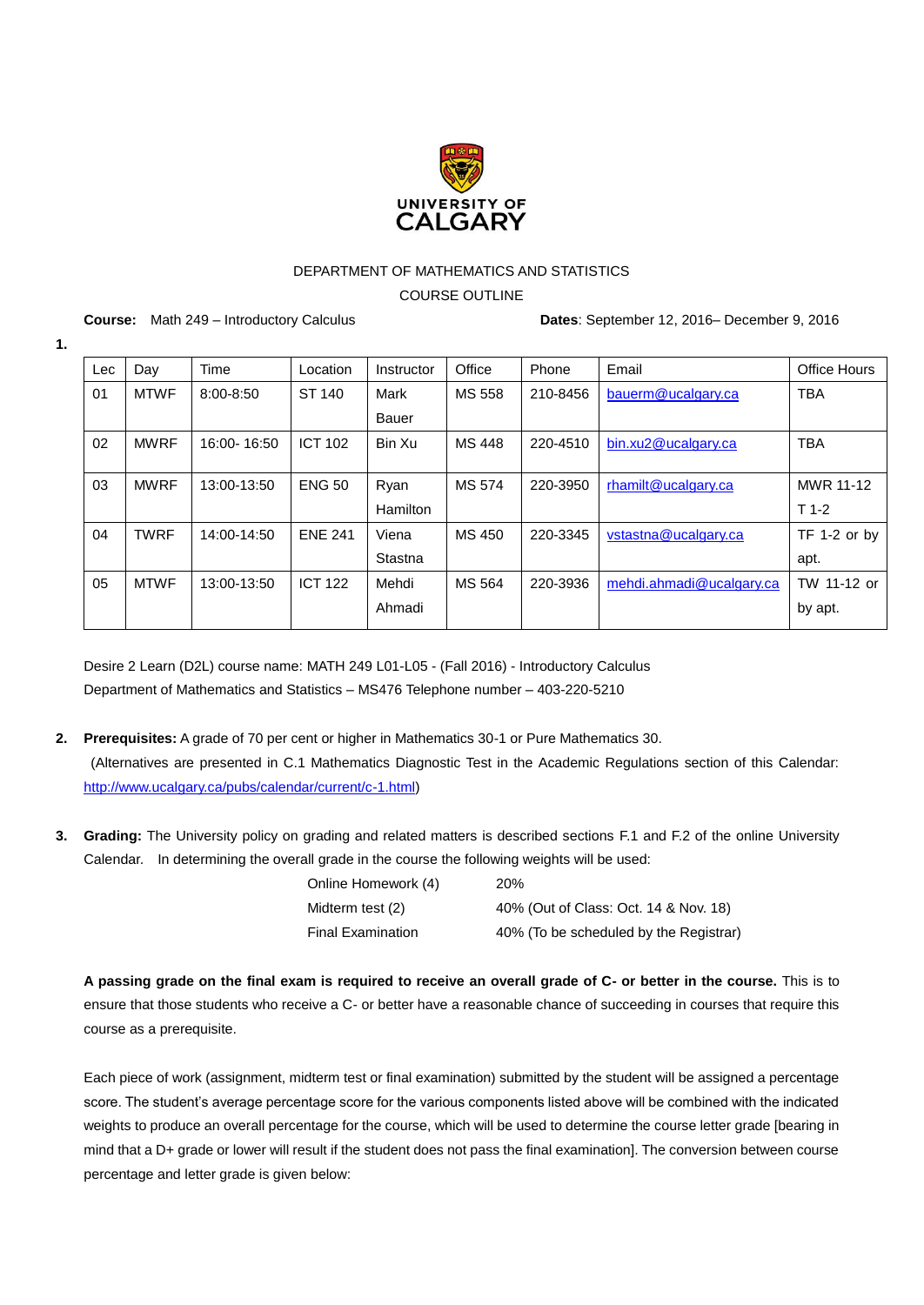| <b>Letter Grade Conversions</b> |             |  |  |  |
|---------------------------------|-------------|--|--|--|
| Letter Grade                    | % range     |  |  |  |
| $A+$                            | $>95$       |  |  |  |
| A                               | 88-94.5     |  |  |  |
| A-                              | $84 - 87.5$ |  |  |  |
| B+                              | $80 - 83.5$ |  |  |  |
| B                               | 76-79.5     |  |  |  |
| B-                              | $72 - 75.5$ |  |  |  |
| $C+$                            | 68-71.5     |  |  |  |
| C                               | 64-67.5     |  |  |  |
| $C -$                           | $60 - 63.5$ |  |  |  |
| D+                              | $55 - 59.5$ |  |  |  |
| D                               | $50 - 54.5$ |  |  |  |
| F                               | $50$        |  |  |  |

**4. Missed Components of Term Work:** The regulations of the Faculty of Science pertaining to this matter are found in the Faculty of Science area of the Calendar in [Section 3.6.](http://www.ucalgary.ca/pubs/calendar/current/sc-3-6.html) It is the student's responsibility to familiarize himself/herself with these regulations. See also [Section E.6](http://www.ucalgary.ca/pubs/calendar/current/e-6.html) of the University Calendar. In the unlikely event of a health problem, the [Physician/Counsellor Statement](http://www.ucalgary.ca/registrar/files/registrar/physcoun15.pdf) Form must be accompanied by either ["Application for Deferred Final Examinations"](https://www.ucalgary.ca/registrar/files/registrar/dfe-application-f15.pdf) or an "Application for **Deferment of Term Work**" in order to gain approval for such request. For all other missed term work such as quizzes, assignments or midterms, the [Physician/Counsellor Form](http://www.ucalgary.ca/registrar/files/registrar/physcoun15.pdf) must be handed directly to your course instructor for approval.

## **5. Scheduled out-of-class activities:**

Midterm Test: Friday October 14, 2016 18:00-20:00 and Friday November 18, 2016 18:00-20:00

**REGULARLY SCHEDULED CLASSES HAVE PRECEDENCE OVER ANY OUT-OF-CLASS-TIME-ACTIVITY.** If you have a conflict with this out-of-class-time-activity, please inform your instructor as soon as possible so that alternative arrangements may be made for you.

**6. Course Materials: Required text.** Open source eBook. By David Guicahrd. Available for free from [http://lyryx.com/.](http://lyryx.com/) Students will be given Lyryx login information through the Desire2Learn system **Recommended text for additional problems:** "Essential Calculus: Early Transcendentals", Second Edition (eBook or hard copy, with or without Student Solutions Manual), by James Stewart, Brooks/Cole – sold in the University bookstore. **Online Course Components:**  Assignments will be completed using the Lyryx online homework system [\(http://lyryx.com/\)](http://lyryx.com/). **Unless otherwise noted by the instructor, all D2L/course webpage materials including lecture notes, lab worksheets and solutions, will be removed from the course site on January 10, 2017**